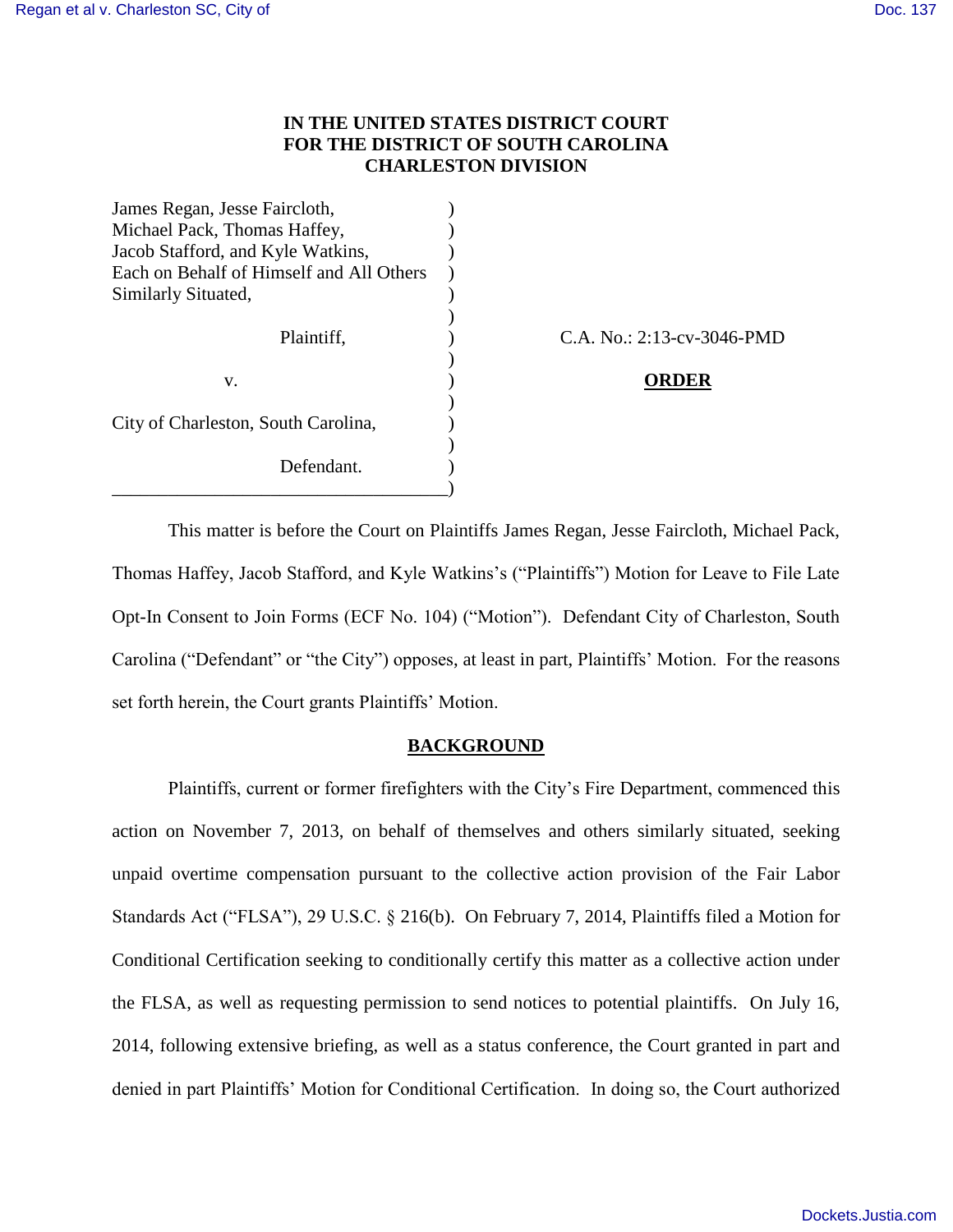Plaintiffs to provide putative class members with notice of the opportunity to opt-in to this collective action. More specifically, the Court's July 16, 2014 Order provided potential plaintiffs an agreed-upon forty-five days from the date of mailing of the Authorized Notice to opt-in to the conditionally certified class by filing the requisite consent to join form ("Consent Form"). Accordingly, Plaintiffs' counsel had until September 15, 2014, to file any Consent Forms with the Court.

On or prior to September 15, 2014, Plaintiffs filed over 200 Consent Forms. Shortly after the deadline, Plaintiffs' counsel sought the City's consent to file six opt-in Consent Forms that were not filed by September 15, 2014. Although the City consented to the joinder of one of the six proposed plaintiffs, Alan King, because it determined that Mr. King's opt-in form was postmarked on or before the September 15, 2014 deadline, the City did not consent to the joinder of the remaining five individuals. Accordingly, Plaintiffs filed the instant Motion on October 14, 2014, seeking the Court's leave to file the remaining five untimely opt-in Consent Forms. On November 3, 2014, the City responded in opposition to Plaintiffs' Motion. In its Response, the City asks the Court to: (1) "establish a date by which the five late opt-ins must submit affidavits, signed under penalty of perjury, explaining why they were unable to meet the September 15, 2014, deadline, and permit those opt-ins only to the extent that the Court finds their explanations reasonable in light of the remedial purposes of the FLSA" and (2) "further establish that date as a final date after which opt-ins will not be permitted and limit the opt-ins who may take advantage of that period to the five individuals identified in Plaintiffs' motion." (Def.'s Resp. 8). On November 12, 2014, Plaintiffs filed a Reply, insisting that affidavits were unnecessary and explaining that "Plaintiffs are simply seeking a one-time exception to the original deadline." (Pls.' Reply 3).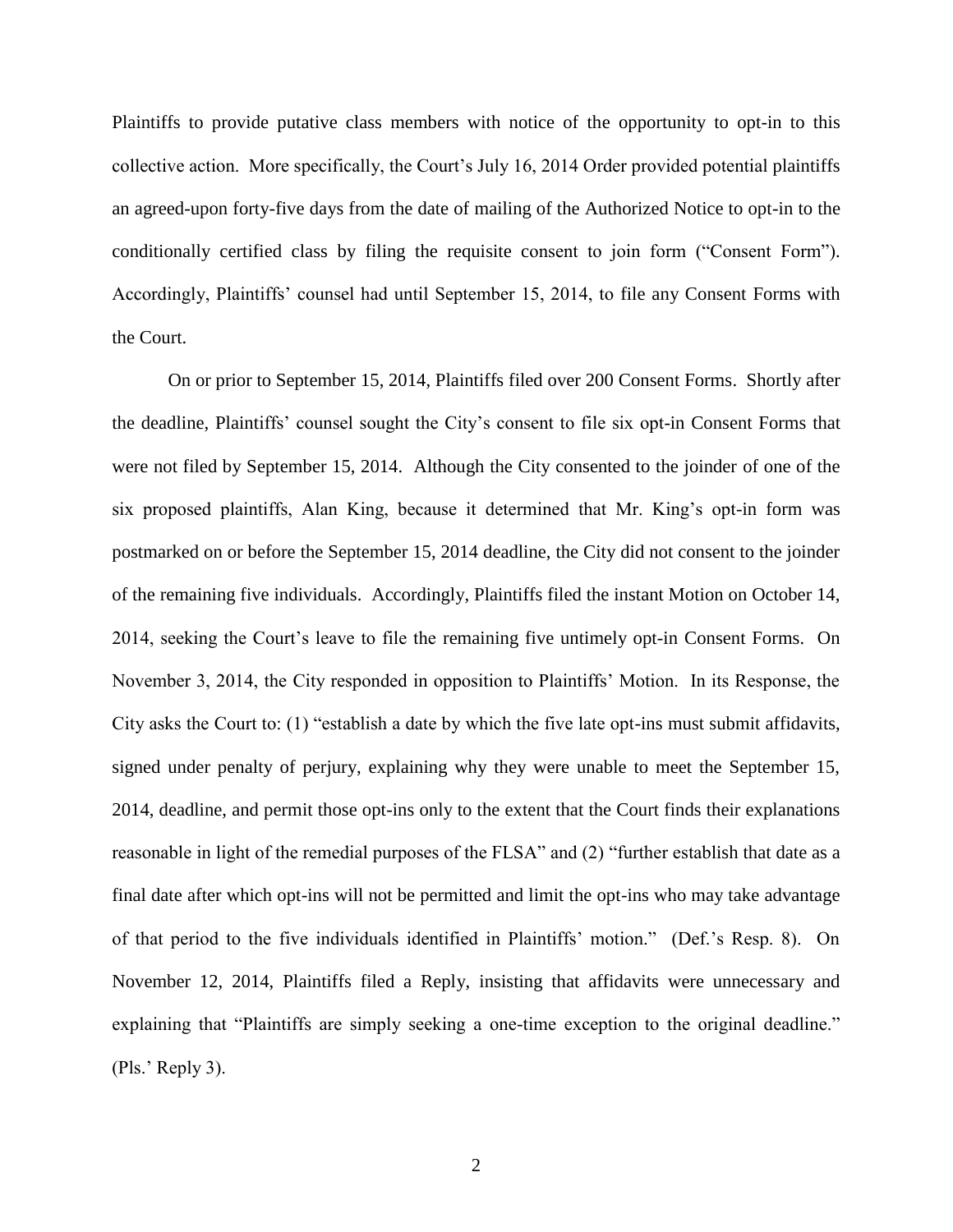After determining that all relevant circumstances should be considered in determining whether to excuse the potential plaintiffs' failure to timely file their Consent Forms, the Court entered a Text Order on January 12, 2015, directing Plaintiffs' counsel to procure from each of the five potential plaintiffs identified in the Motion a detailed affidavit addressing the reasons he did not timely return or file a Consent Form. The Court further instructed Plaintiffs' counsel to file these affidavits, along with the corresponding Consent Forms, within fifteen days of the date of the Text Order. On January 26, 2015, Plaintiffs filed the five affidavits, accompanied by the requisite Consent Forms. Accordingly, this matter is now ripe for consideration.

#### **DISCUSSION**

Under the FLSA, a claim for unpaid minimum wages, unpaid overtime compensation, or liquidated damages "shall be forever barred unless commenced within two years after the cause of action accrued, except that a cause of action arising out of a willful violation may be commenced within three years after the cause of action accrued." 29 U.S.C. § 255(a). In the context of a collective action filed pursuant to the FLSA, the action is deemed "commenced" as to an individual claimant:

(a) on the date when the complaint is filed, if he is specifically named as a party plaintiff in the complaint and his written consent to become a party plaintiff is filed on such date in the court in which the action is brought; or

(b) if such written consent was not so filed or if his name did not so appear—on the subsequent date on which such written consent is filed in the court in which the action was commenced.

29 U.S.C. § 256. While the FLSA outlines the procedure for individuals to join a collective action as potential plaintiffs under § 256(b), it does not specify when the potential plaintiffs must opt-in to the action. E.g., Heaps v. Safelite Solutions, LLC, No. 2:10-CV-729, 2011 WL 6749053, at \*1–2 (S.D. Ohio Dec. 22, 2011); see 29 U.S.C. §§ 216(b), 255, 256. Instead, opt-in deadlines are set by the trial court. Further, the FLSA does not set forth or otherwise prescribe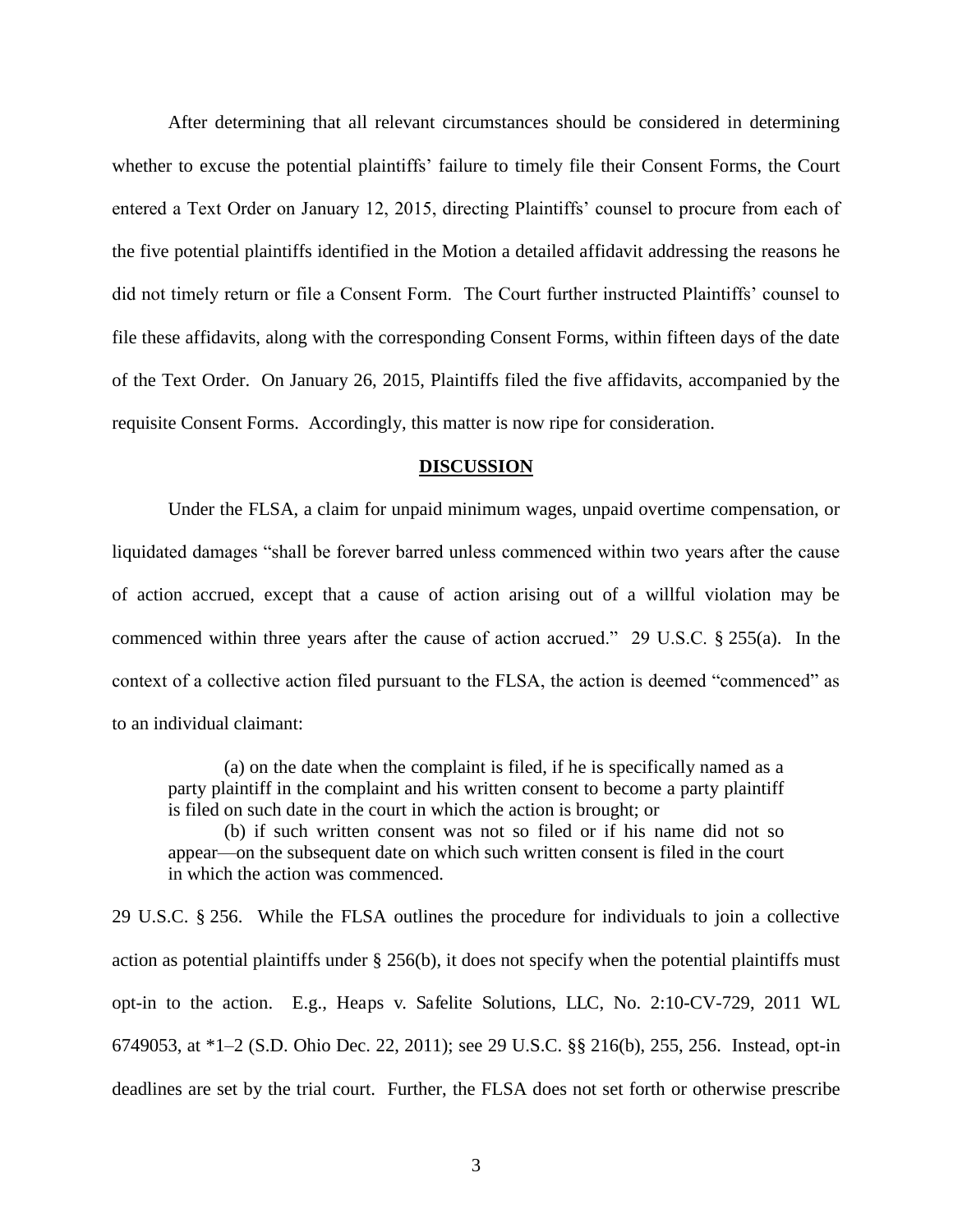the standard under which a trial court should consider whether potential plaintiffs may join a collective action by filing the requisite opt-in consent forms after the stated deadline. Ruggles v. Wellpoint, Inc., 687 F. Supp. 2d 30, 37 (N.D.N.Y. 2009).

As noted by the City, the district courts that have been confronted with this question have taken a variety of different approaches.<sup>1</sup> Indeed, "the caselaw on this issue is wide-ranging." Id. However, these "courts have generally decided the question by balancing various combinations of the following factors: (1) whether 'good cause' exists for the late submissions; (2) prejudice to the defendant; (3) how long after the deadline passed the consent forms were filed; (4) judicial economy; and (5) the remedial purposes of the FLSA." Id. (collecting cases). Having carefully considered and balanced these factors, the Court concludes that allowing the five individuals to join this action despite their failure to submit the requisite Consent Forms before the September 15, 2014 deadline is appropriate under the circumstances of this case.

Although the affidavits filed by Plaintiffs' counsel do not support a finding of "good cause" for each potential plaintiff's failure to timely return and file a Consent Form, the Court finds that the other relevant factors weigh in favor of allowing the late submissions.<sup>2</sup> Most

\_\_\_\_\_\_\_\_\_\_\_\_\_\_\_\_\_\_\_\_\_\_\_\_\_\_\_\_\_\_\_\_\_\_\_\_\_\_\_\_\_\_\_\_\_\_\_\_\_\_\_\_\_\_\_\_\_\_\_\_\_\_\_\_\_\_\_\_\_\_\_\_\_\_\_\_\_\_

<sup>1.</sup> Aside from recognizing, in an unpublished decision, that such matters are committed to the sound discretion of the district court, see In re Food Lion, Inc., 151 F.3d 1029, at \*11 (4th Cir. June 4, 1998) (per curiam); see also Hoffmann*–*La Roche Inc. v. Sperling, 493 U.S. 165, 172 (1989) (acknowledging that in collective actions under the FLSA district courts are empowered to "set[] cutoff dates to expedite disposition of the action"), the Fourth Circuit has offered little, if any, guidance on this issue.

<sup>2.</sup> It appears that two of the five individuals, Thomas Brennan and Herbert Stafford, were in the process of moving during the notice period. Moreover, the affidavit of a third individual, Kevin White, reveals that he was away from home while "serving in the field as a member of the Army National Reserve." (White Aff. ¶ 7 ECF No. 117-1, at 2). To the contrary, potential plaintiffs Ryan Wood and Jordan Vacchiano do not even attempt to offer good cause for their failure to timely file their Consent Forms. While the Court understands and appreciates the City's concern that allowing late filings in the absence of good cause risks rendering deadlines meaningless, the Court concludes that not allowing joinder under these circumstances would be inappropriate and unfair. See Saleem v. Corporate Transp. Grp., Ltd., No. 12-civ.-8450-JMF, 2013 WL 6331874, at \*3 (S.D.N.Y. Dec. 5, 2013); see also, e.g., Helton v. Factor 5, Inc., No. C 10-04927 SBA, 2014 WL 1725734, at \*2–3 (N.D. Cal. Apr. 29, 2014) (permitting joinder where the plaintiffs failed to demonstrate good cause but the remaining Ruggles factors supported allowing the individuals to opt-in); Heaps, 2011 WL 6749053, at  $*1-2$  (same); Ruggles, 687 F. Supp. 2d at 37 (same); In re Wells Fargo Home Mortg. Overtime Pay Litig., No. MDL 06–01770 MHP, 2008 WL 4712769, at \*2 (N.D. Cal. Oct. 23, 2008) (rejecting a "rigid application of a 'good cause' standard" because it "does not fully respond to the various factors with which the court must concern itself" such as judicial economy and prejudice to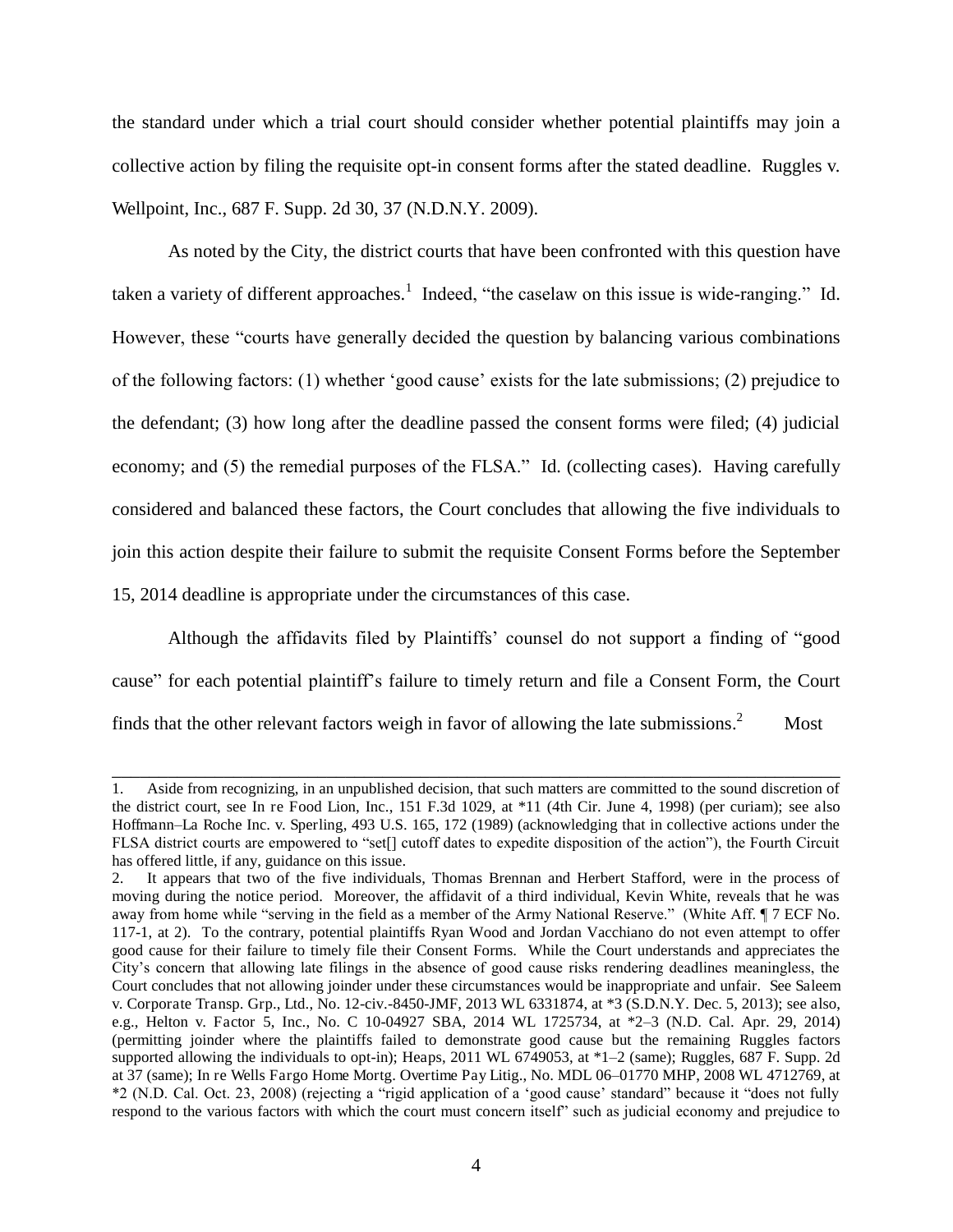importantly, it is readily apparent that the City will not be prejudiced by allowing these five individuals to join this action. At the time Plaintiffs filed the instant Motion, the Parties had not yet exchanged written discovery, taken depositions, or otherwise engaged in representative discovery. Additionally, each of the five Consent Forms presently at issue were returned and filed within one month of the September 15, 2014 deadline. Moreover, Plaintiffs' counsel insists that he immediately informed counsel for the City that these five individuals, who represent less than two percent of the current class, wished to join this action. Benavidez v. Piramides Mayas Inc., No. 09 CIV. 5076 KNF, 2013 WL 1627947, at \*3 (S.D.N.Y. Apr. 16, 2013) (noting that the defendants would not be prejudiced by allowing consent forms filed three months late where the two plaintiffs represented only 2.7 percent of the class), reconsideration denied in part, No. 09 CIV. 5076 KNF, 2013 WL 2357527 (S.D.N.Y. May 24, 2013). Therefore, the City is not prejudiced by the one-month delay, and the addition of these five individuals will not disrupt the discovery process. Hurt v. Commerce Energy, Inc., No. 1:12-CV-758, 2014 WL 494571, at \*2 (N.D. Ohio Feb. 6, 2014); Ruggles, 687 F. Supp. 2d at 37.

 Further, interests of judicial economy are best served by allowing these five potential plaintiffs to join the pending action. Indeed, if the Court were to deny Plaintiffs' Motion, the five potential plaintiffs may still be able to institute separate actions against the City. Accordingly, the consequences of denying joinder would likely be the same, albeit perhaps in the context of one or more separate lawsuits. Further still, any such separate action may ultimately be consolidated with the case sub judice. See Abubakar v. Cnty. of Solano, No. Civ. S-06-2268- LKK/EFB, 2008 WL 550117, at \*2 (E.D. Cal. Feb. 27, 2008) (noting the likelihood that separate actions alleging identical claims would be consolidated under Rule 42(a) of the Federal Rules of

 $\overline{a}$ 

the defendant (citing Raper v. State of Iowa, 165 F.R.D. 89, 89 (S.D. Iowa 1996))). With regard to the City's "floodgate" argument, the Court finds, as noted below, that any such risk is sufficiently mitigated both by this Order and by Plaintiffs' concession that they are "simply seeking a one-time exception." (Pls.' Reply 3).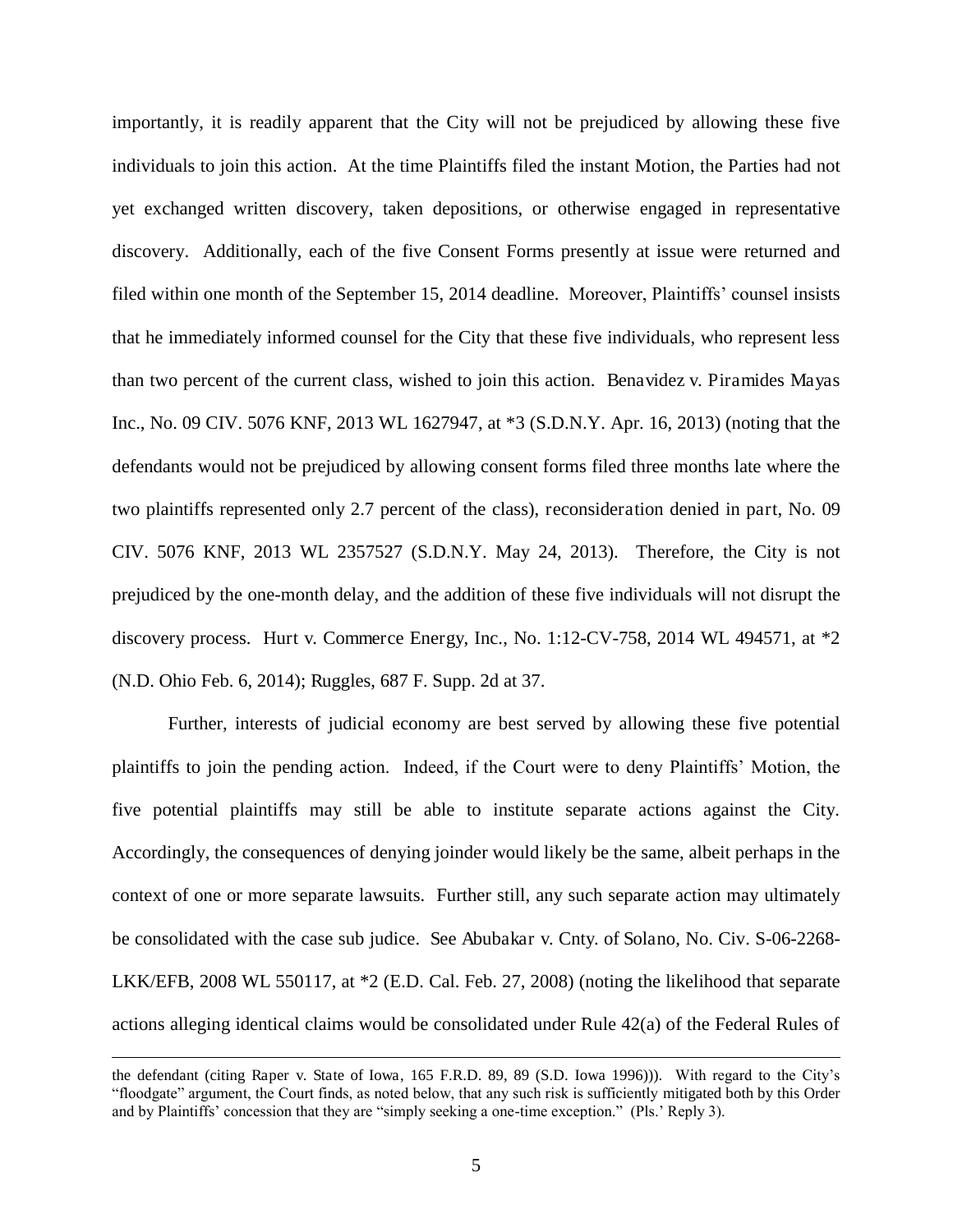Civil Procedure). "Obviously, there is little economy in spawning identical FLSA lawsuits that themselves might be properly joined with this lawsuit in the future." Ruggles, 687 F. Supp. 2d at 38. Lastly, the Court notes that allowing the five potential plaintiffs to opt-in to the pending collective action is consistent with the FLSA's remedial statutory scheme. See Kelley v. Alamo, 964 F.2d 747, 749–50 (8th Cir. 1992) ("The FLSA should be given a broad reading, in favor of coverage. It is a remedial statute that 'has been construed liberally to apply to the furthest reaches consistent with congressional direction.' A generous reading, in favor of those whom [C]ongress intended to benefit from the law, is also appropriate when considering issues of time limits and deadlines." (quoting Mitchell v. Lublin, McGaughy & Assocs., 358 U.S. 207, 211  $(1959)$ ).

In sum, applying the aforementioned factors, the Court concludes that permitting the five individuals to join this collective action is appropriate under the circumstances of this case. Accordingly, the Court accepts the five untimely Consent Forms "as filed as of the date that they were submitted to the Court."<sup>3</sup> Thompson v. Linda & A., Inc., 779 F. Supp. 2d 139, 145 (D.D.C. 2011); see 29 U.S.C. § 256(b) (providing that a FLSA collective action is "commenced" as to an individual claimant "on the subsequent date on which such written consent is filed in the court in which the action was commenced").

\_\_\_\_\_\_\_\_\_\_\_\_\_\_\_\_\_\_\_\_\_\_\_\_\_\_\_\_\_\_\_\_\_\_\_\_\_\_\_\_\_\_\_\_\_\_\_\_\_\_\_\_\_\_\_\_\_\_\_\_\_\_\_\_\_\_\_\_\_\_\_\_\_\_\_\_\_\_

<sup>3.</sup> In its Response to the present Motion, the City asks the Court to establish a future date as the deadline for additional opt-in plaintiffs and to limit the individuals who may take advantage of that extended deadline to the five potential plaintiffs named in Plaintiffs' Motion. Plaintiffs contend in their Reply that an extension is not required because they "are not seeking an extension for other opt-in plaintiffs to join" but instead "are simply seeking a onetime exception to the original deadline for the five (5) late opt-in plaintiffs." (Pls.' Reply 2–3). Because the Court will accept the Consent Forms as initially filed, the Court need not address this issue. "However, the 'Plaintiffs are forewarned that any future motion to include additional opt-in plaintiffs would not be looked upon favorably by the Court.'" Stevenson v. Great Am. Dream, Inc., No. 1:12-CV-3359-TWT, 2014 WL 4925597, at \*2 (N.D. Ga. Sept. 30, 2014) (quoting Ruggles, 687 F. Supp. 2d at 38).